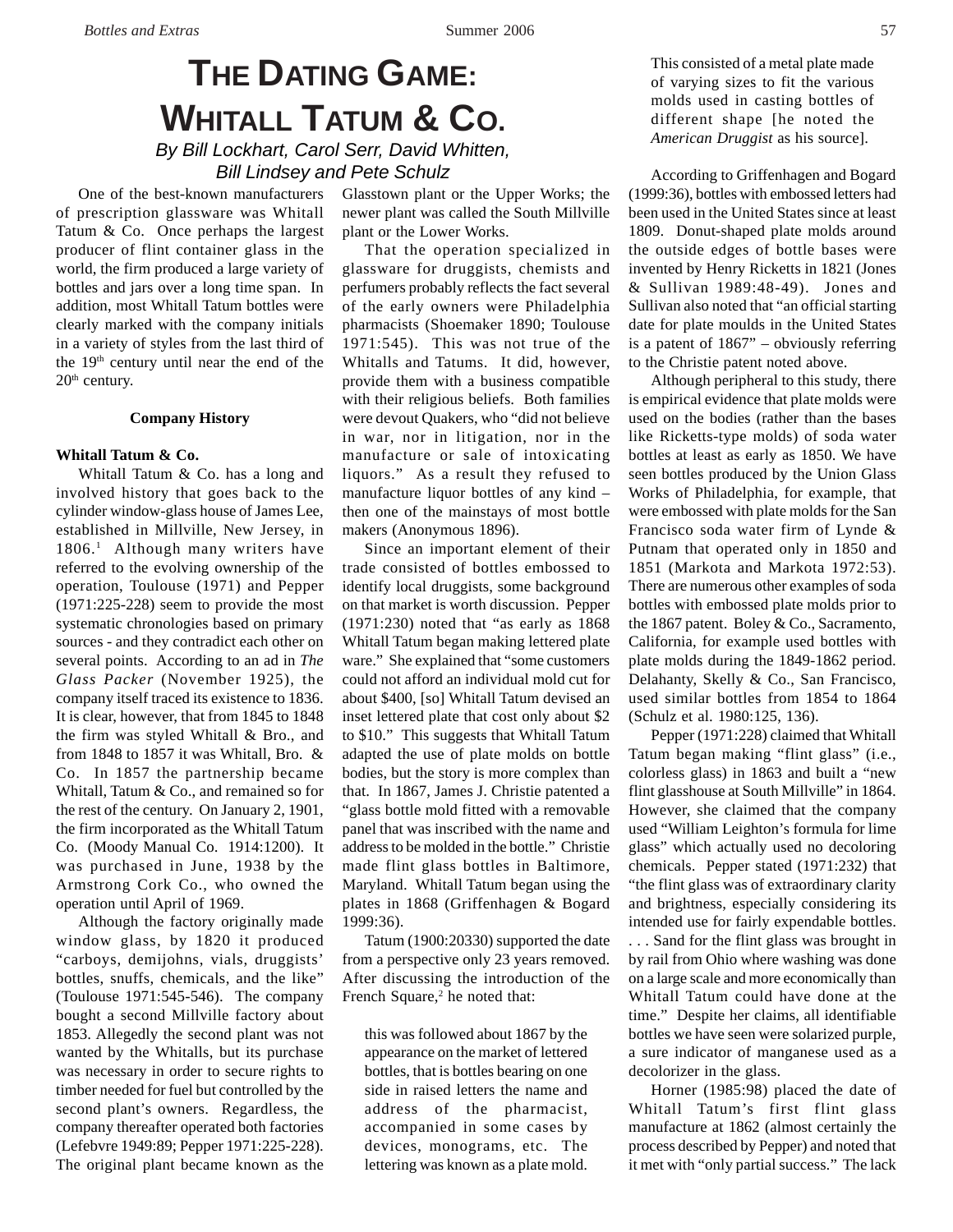of complete success led to the building of the new flint glass house in 1864. It was not until 1870, however, that "the progress in that branch of the business has been quite rapid." "Glass formulae" used by Whitall Tatum included ten ounces of Manganese Dioxide for a 500-pound batch of "Lead Glass" and four ounces for a 200-pound batch (Horner 1985:101). This is more in keeping with observed Whitall Tatum colorless pharmacy bottles.

In addition to pharmacy bottles, the company manufactured laboratory ware for chemists and druggists, perfume bottles, nursing bottles and other druggists' sundries, as well as various glass and rubber implements used by physicians. Toward the end of the century the operation was touted as "probably the largest flint- bottle works in the world," having "thirteen flintfurnaces, in addition to five green-glass furnaces and a green-glass tank." The firm employed "from 1500 to 1900 employees, according to the demand for their goods" (Depew 1895:282)

Whitall Tatum had developed a semiautomatic machine for wide-mouth containers by 1904 and had one for narrowmouth bottles operational by 1912 (Toulouse 1971:544-547). However, the plant also continued to make bottles by hand. In 1913, the company was listed as using both mouth-blown and semiautomatic processes (Anonymous 1913:953). The use of both hand-blown and machine-made bottles continued at least until 1924, the company's catalog of that year still listing a large component of specially-embossed hand ware.

When hand production was dropped at the Whitall Tatum plants is currently uncertain. However, a 1925 news report implies that the transition was well underway if not complete (Anonymous 1925), and it is likewise interesting that from 1925 onward, the company's ads tout "full automatic machine process" but no longer mention lettered ware. By 1932, the ads mention amber "beverage" bottles, and



**Figure 1:** Whitall Tatum Mark – mid-1870s-late 1880s (Bethman 1991:811)

after Repeal it is clear that those bottles – in a departure from the company's  $19<sup>th</sup>$ century tradition – were meant to hold beer. Wine and liquor bottles soon followed. This was evidently part of a major effort at diversification, which had already led to production of glass insulators beginning in 1922.

# **W. T. & Co. and W. T. Co. Manufacturer's Marks on Pharmacy Bottles**

Toulouse (1971:544) claimed that the W T & Co manufacturer's mark was used by the company "until 1935." As shown below, this is incorrect. Other dating methods are more realistic. For example, any specific bottle with a mark that includes a patent date could not have been used prior to the patent date. However, many patents were used for years, so the patent date does not necessarily reflect a valid initial date for the bottle's use. According to Griffenhagen and Bogard (1999:38), Whitall Tatum & Co patented at least ten designs for medicine or pharmacy bottles alone during the 1878-1898 period. Until this time, Bethman (1991:78-79) has been the best source for dating Whitall Tatum bottles. Indeed, we have used his dates as a baseline for this study.

We examined a total of 228 Whitall Tatum marks on bottle bases in our initial study and have observed literally dozens since. Our sources included eBay auctions, our personal collections, archaeological databases, and entries in books that either illustrate or thoroughly describe marks by the company (Elliott & Gould 1988; Miller 1999; Pollard 1993; Ring 1980). Each of these researchers provided date ranges for the use of individual drug store bottles or, in some cases, for the specific drug stores. By consolidating these date ranges for individual bottles, we can get a better picture of the overall use range of a specific variation of the Whitall Tatum marks. In addition, the Whitall Tatum catalogs from 1880, 1892, 1896, 1898, 1900, 1902, 1909,



**Figure 2:** Whitall Tatum Mark – ca. 1880-1895 (Bethman 1991:810)

and 1937 were helpful in establishing the relationship between catalog numbers and embossed digits as well as related data.

This sample gave us a good look at bottles in use between at least 1880 and the early 1920s. Marks on these bottles are sometimes embossed horizontally and sometimes slightly arched depending on the shape of the bottle base. On drug store bottles, all marks are found on bases. Many of the colorless bottles are solarized (often artificially by collectors) to a light amethyst color, and it may be that all of them would change color if exposed to ultra-violet radiation. It is clear that the use of manganese extended for the full time period when the W. T. & Co. or W. T. Co. marks were used.

A few generalizations provide a basic guideline (see **Table 1** for a basic dating guide to Whitall Tatum pharmacy bottles):

1. A major division between marks occurs with mouth-blown vs. machinemade bottles. Mouth-blown bottles are marked with either the "W. T. & Co." or "W. T. Co." logo. Machine-made bottles are marked "W/T" in an inverted triangle.

2. The ampersand (&) was used in the mark during the pre-incorporation period from the 1870s to 1901. Bottles following the 1901 incorporation lack the ampersand.

3. "U. S. A." may have become part of the mark in the 1880s, but it was not generally used until sometime after 1890. This may reflect a Whitall Tatum entry into the international market.

4. Three stars accompanying the mark were used infrequently. If they had any specific meaning, we have yet to discover it. These were generally used between ca. 1890 and ca. 1901, although a few examples exist with the "W. T. Co" mark, indicating a manufacture after 1901.

5. The use of a capital or lower-case "o" in "Co" was apparently a random variation at the whim of the engraver. The lower case appears a bit more commonly in earlier bottles, while capitals are overwhelmingly dominant in later ones.

| a rich<br>÷<br>× |
|------------------|
|                  |

**Figure 3:** Whitall Tatum Mark – 1891-1894 (Bethman 1991:533)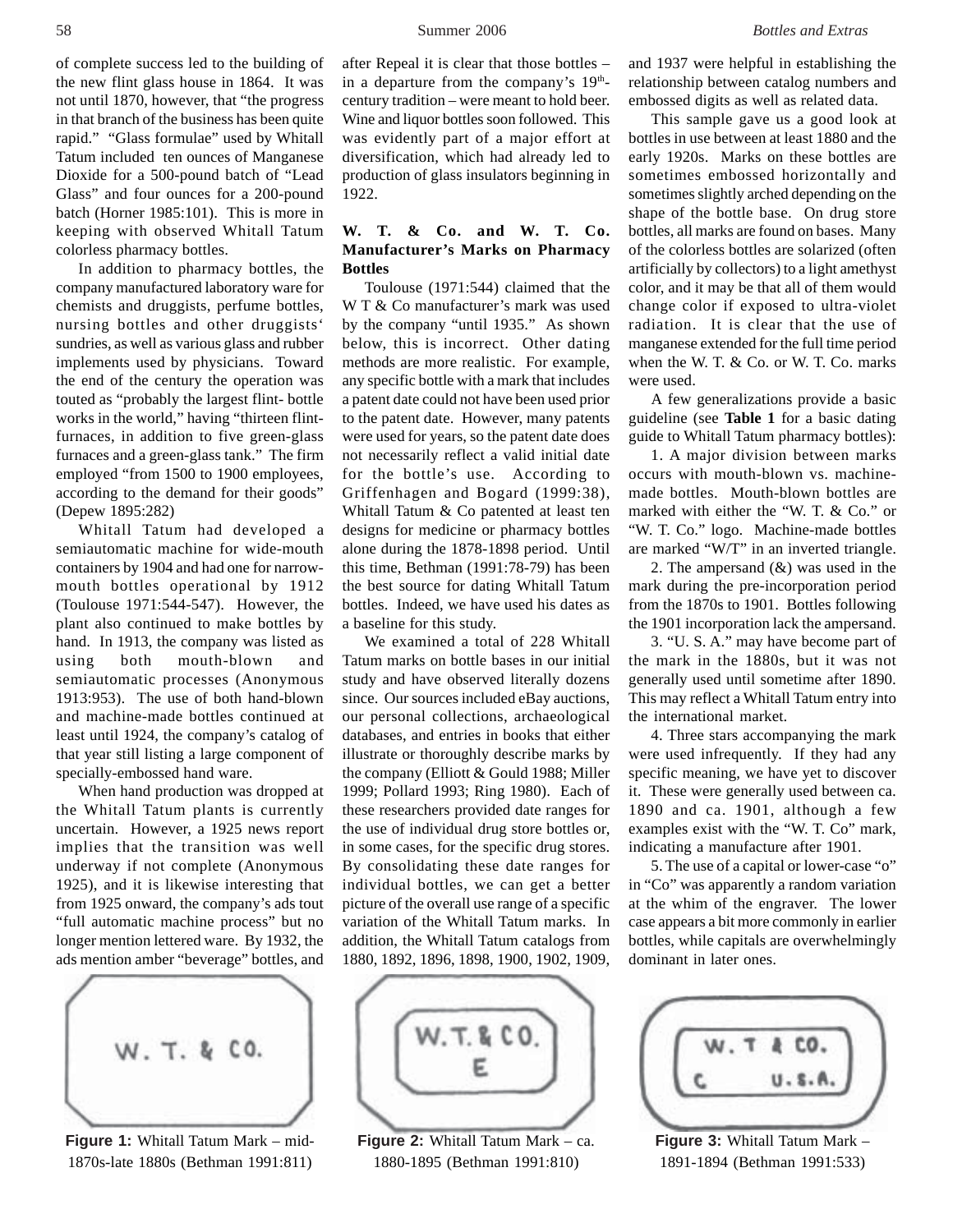# **Table 1: Chronology for Whitall Tatum Prescription Bottles**

| <b>MARK</b>                                                     | <b>DATES / PATENT</b>     | <b>DATES</b>       | <b>SOURCE</b>                                                                                |
|-----------------------------------------------------------------|---------------------------|--------------------|----------------------------------------------------------------------------------------------|
| W. T. & Co.                                                     | 1880, 1881, 1888          | mid-1870s-ca. 1890 | Bethman (1991:79); Elliott and Gould (1988:205)                                              |
| (letter or number)<br>W. T. & Co.                               | 1888                      | ca. 1880-ca. 1895  | Bottle Research Group (BRG)                                                                  |
| W. T. & Co.<br>(letter or number)                               | 1878                      | ca. 1880-1895      | Bethman (1991:79); Elliott and Gould:196)                                                    |
| W. T. & Co.<br>(letter) U.S.A.                                  | 1881                      | ca. 1890-1894      | Bethman (1991:79); Miller (1999:87)                                                          |
| W. T. & Co.<br><b>U.S.A.</b>                                    | 1898                      | ca. 1896-1901      | Bethman (1991:79, 730); Pollard (1993:255)                                                   |
| W. T. & CO.<br>(letter or number)<br>U.S.A                      | 1878, 1891, 1892,<br>1894 | ca. 1890-1901      | Bethman (1991:79); Elliott and Gould (1988:190)                                              |
| (letter)<br>W. T. & Co.<br>U.S.A.                               |                           | 1890-1896          | Bethman (1991:79)                                                                            |
| W. T. & Co.<br>U.S.A.<br>(letter)                               | 1878                      | 1889-1890          | Bethman (1991:79); BRG                                                                       |
| $\star \star \star$<br>W. T. & Co.<br>(letter)<br><b>U.S.A.</b> | 1892, 1894                | early 1890s-1901   | Bethman (1991:79); M. Miller (1999:72); Elliott and Gould (1988:206);<br>T. Miller (n.d.:16) |
| W. T. & Co.<br>$***$                                            |                           | mid-1890s-1901     | Bethman (1991:79); Preble (2002)                                                             |
| (letter)<br>U.S.A.                                              |                           |                    |                                                                                              |
| $* * *$<br>(letter or number)<br>U.S.A.                         | 1892, 1894                | early 1890s-1901   | Bethman (1991:79); Preble (2002)                                                             |
| $\star$ $\star$ $\star$<br>W. T. & Co.<br>(letter) U.S.A.       |                           | early 1890s-1901   | Preble (2002)                                                                                |
| Logos with Stars to<br>One or Both Sides                        |                           | mid-1890s-1901     | Preble (2002); Miller (1999:72)                                                              |
| W. T. Co.<br>U.S.A.                                             | 1892, 1898                | 1901-ca.1905       | Pollard (1993:243, 251, 255)                                                                 |
| W. T. Co.<br>(letter or number)<br><b>U.S.A.</b>                | 1892, 1894                | 1901-1924          | Bethman (1991:79); Elliott and Gould (1988:198; BRG                                          |
| $***$<br>W. T. Co<br>(letter or number)<br><b>U.S.A.</b>        |                           | 1901-ca. 1905      | Preble (2002)                                                                                |
| W. T. Co.<br>(letter or number)                                 |                           | 1901-1924          | BRG; Pollard (1993:277)                                                                      |
| (letter)<br>W. T. Co.                                           |                           | after 1901         | Bethman (1991:735)                                                                           |
| (letter)<br>U.S.A.                                              |                           | ca. 1912-ca. 1915  | Miller (1999:67, 97)                                                                         |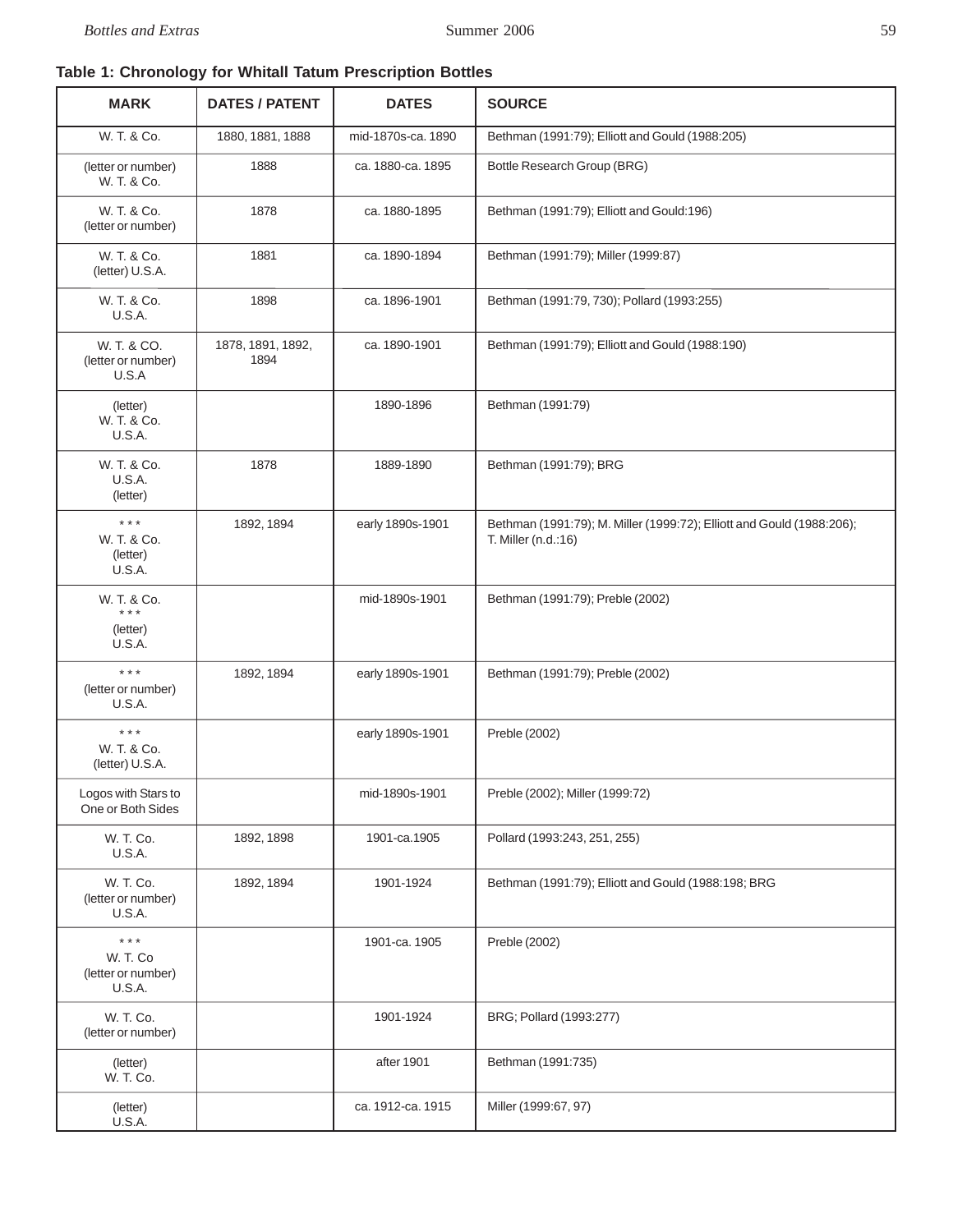6. Letters and single-digit numbers accompanying the marks are probably mold codes or identifiers of production groups. It is worth noting that in the 1937 Whitall Tatum catalog, single- and double-letter codes are used to identify all models of pharmacy bottles. Although that system may have been used at earlier dates, it was never recorded in the earlier catalogs. We have not been able to detect a notable pattern for letter/number use, nor are they helpful for dating purposes.

#### **An Important Note About Sources**

Virtually all the sources (except catalogs and ads) used to date the Whitall Tatum marks are books about local/regional drug store/pharmacy bottles written for collectors. They were never intended as vehicles to date manufacturer's marks. Each of these sources has compiled the available data to produce date ranges for the individual businesses in a specific state or region. These date ranges are usually intended to reflect the length of time a business was open based on existing sources.

In cases where the authors found more than one bottle used by a business, they have usually attempted to determine a range for that type of bottle – not for that type of mark – using a variety of characteristics such as embossed addresses or name of the proprietor, local advertising, and other bottles with similar styles. In all cases, these date ranges should be considered approximate.

It is important to note that the best information available does not necessarily reflect the entire date range for a business. Thus, for example, an unusual date range (i.e., one that does *not* fit in with other known ranges for a mark) most likely indicates that historical information for the drug store in question is incomplete. It usually does *not* indicate that the date range for the mark needs to be questioned.

A hypothetical example might better explain. Let's say a drug store was in business from 1885 to 1907 with a total of two known owners, and two different types of bottles, both mouth blown, have been discovered by the author of the study. The author might date one bottle from 1885 to 1891, based on the proprietor's name embossed on the plate mold. The other one, he or she would date 1892 to 1907 because no owner's name appears. If this second bottle had the "W. T. & Co." mark (used before 1902), then a date range of 1892 to



**Figure 8:** Whitall Tatum Mark – 1901-ca. 1924 (Bethman 1991:388)



**Figure 9:** Whitall Tatum Mark – ca. 1912- ca. 1915 (Miller 1999:67)

1907 would *not* indicate that the bottle was made after 1907.

It is, of course, also possible that W. T. & Co. marks extended for the first few years into the corporation era. This may have been caused by the employees continuing to use the older molds until they wore out (a common practice in the glass industry). Thus, occasional W. T. & Co. marks may have extended to ca. 1903 or so. Possibly future research will clarify this possibility.

# **W. T. & Co.**

[mid-1870s-ca. 1890]

According to Bethman (1991:79), "This embossing dates from mid-1870s-1890." It was certainly the earliest mark used by the company **[Figure 1]**. Griffenhagen and Bogard (1999:130) dated the mark 1868- 1903, but they did not address the variations. Their beginning date is probably too early, while the end date is a mistaken date for the company name change at incorporation. Bethman (1990:649, 672, 681, 736, 774, 811, 835, 850) illustrated ten examples of this mark. His date ranges varied from 1880 to 1890. Two examples of W. T. & Co. marks, unaccompanied by other markings, were also listed by Elliott and Gould (1988:205). They dated the bottles ca. 1880. None of our sources extend back to the 1870s, but a large post-1880 sample indicates that the unaccompanied mark was probably not used much after 1880, although the mark was still used some after that date. Preble (2002) listed numerous examples of bottles bearing the mark with date ranges for the companies using them extending from the mid-1870s to ca. 1900 or later.

We have seen examples with "PAT. NOV. 17, 80" below the logo and "PAT. APLD. FOR/W. T. & CO." on a second bottle. A single example in Pollard (1993:246) included a patent number *above* the logo ("PAT. JAN. 24 88"). Bethman (1991) noted a patent of "JAN. 18 '81." Ring (1980:52, 113, 144, 150, 451) listed five bitters bottles with the "W. T. & CO." mark, but none included patent dates. Although most usage of this mark probably ceased by the mid-1880s, the 1888 patent extends the range to mid-1870s to late 1880s.

#### **(letter or number) / W. T. & Co.** [ca.1880-ca. 1895]

Elliott and Gould (1988:195) listed a single example of a slight variation – "A/ W. T. & CO./U. S. A." – which they dated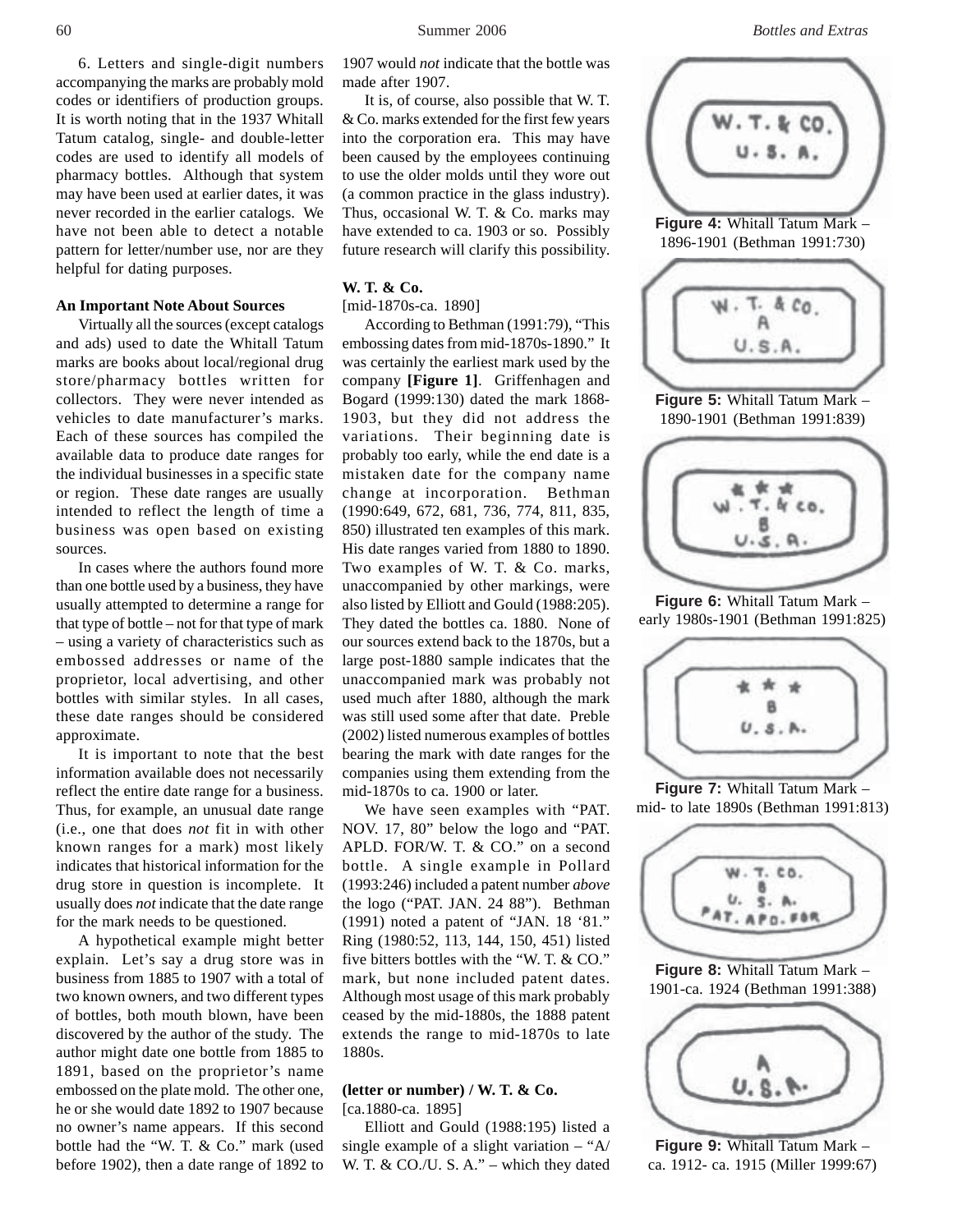ca. 1880-1881. Bethman (1991:735) illustrated two examples of this variation, both with a "P" above the logo. He dated the bottles ca. 1887 and ca. 1892. He also included a variation with the patent date ("PAT JAN 24 '88") embossed above the letter A, both above the logo. He dated this variation ca. 1888. Preble (2002:485, 598, 633) also showed examples of the mark with date ranges extending from 1883 to 1888. In one case, however, he noted a range from 1894 to 1900. We have also observed two examples (N and 1) with the letter/number above the "W. T. & Co."

Preble (2002:458) showed an interesting variation on this mark. His example had a single star below "W. T. & Co." He dated the drug store using the bottle as having been in business between 1895 and 1900. Although a series of three stars was used on marks dating from the early 1890s to 1901 (see below), this is one of only two examples we have found with a single star.

# **W. T. & Co. / (letter or number)**

[ca. 1880-1895]

Bethman (1991:79) dated this mark "1889-1893" and only found letters included in his sample **[Figure 2]**. He illustrated 34 examples of the mark that generally ranged in date from ca. 1885 to ca. 1895 with occasional outliers on both ends. Outliers ranged to extremes of 1879 or 1880 to 1903. All of Bethman's marks were shown with a capital "O" in "CO".

Elliott and Gould (1988:196, 205), however, listed 15 bottles marked W. T. & Co. above a letter or a number and dated them ca. 1880 or ca. 1881. We have found letters ranging from A-O and AA-AO with numbers from 1-9 (including one marked "9."). Miller (1999:87) also showed the mark with AJ below the logo. All but two of the marks we have found contained the lower-case "o"; the remaining two used capitals. Ring (1980:146) listed a single bitters bottle marked with "W T & CO/1" on the base. Schulz and Schulz (1990:311, 319) reported two bottles with the letters "A" and "P" from California pharmacies that can be dated 1873-1898 and 1886- 1889, respectively. We found an interesting engraver's error when we examined the Tucson Urban Renewal collection at the Arizona State Museum in Tucson, Arizona. This bottle base has "W. T. & Co./AO" embossed on the base in mirror form.

Elliott and Gould (1988:196) showed an interesting variation with "PAT. JAN. 22 78" between the W. T. & CO. and the accompanying letter. The letters included C, E, and F, although one example is marked C N, the only case we have found with two letters that were not in the "A" series. Bethman (1991:597, 608) also showed the patent number variation. Along with the date shown in Elliott and Gould, he added "PAT. 5 MO 7 78."3 He dated his examples 1885-1888. Based on the above, we amend the date range to ca. 1880-1895 but suggest that the middle-to-late end of the range (1885-1895) is the most likely.

Preble (2002:578) illustrated the only known example of this mark with a single star embossed above the logo. He dated the bottle ca. 1881. A series of three stars in conjunction with the "W. T. & Co." logo were found on bottles that dated from the early 1890s to 1901. Only one other example of a single star associated with the mark is known, also from Preble (see previous). Since all other published examples of Whitall Tatum marks with stars date to the ca. 1890-1901 period, this mark likely does also. It is possible that the mark was intended to have three stars, but two were bad "strikes" and were too indistinct to be noticed.

### **W. T. & Co. / (letter) U. S. A.** [ca. 1890-1894]

For this mark, we rely mostly on Bethman (1991:79) who noted that "this marking dates from about 1891-1894." Bethman (1991:533, 612, 734-735, 737, 775, 804) illustrated eight examples of this mark **[Figure 3]**. His dates ranged from 1889 to 1892. Miller (1999:87) showed a single example of this mark with an "I" to the left of U. S. A. He dated the bottle 1891. In our collections, we have examples with a "1" and "K" to the left. Bethman (1991) illustrated marks with the letters B through K and AM. He also showed one example with a patent date of JAN 18 81. Preble (2002) included numerous examples of this mark with date ranges from 1889 to the mid-1890s.

### **W. T. & Co. / U. S. A.** [1896-1901]

Although Bethman (1991:79, 730) did not note this configuration in his discussion of the marks, he illustrated a single example that he dated ca. 1896 **[Figure 4]**. Three examples of the mark were recorded by Elliott and Gould (1988:196, 207), and we have observed the mark. Elliott and Gould dated one example at ca. 1880 and the other

two ca. 1911. We do not accept the 1911 date because all other dated examples we have seen of the mark with the ampersand (&) were from the pre-incorporation period (i.e., pre-1902). The U. S. A., however, was not generally used until the 1890s. Pollard (1993:254) showed this bottle with neither a letter nor a numeral. These were likely made between 1896 and 1901, although the style could have been used earlier. Griffenhagen and Bogard (1999:130) dated the inclusion of USA from 1890 to 1903 but did not address the variations. Ring (1980:420) listed a single bitters bottle with this mark embossed on its base.

#### **W. T. & Co. / (letter or number) / U.S.A.** [ca. 1890-1901]

Bethman (1991:79) included this with the mark discussed below. However, we have listed it separately because it is a notable difference, even though both marks date to the same period. The mark was likely introduced ca. 1890 and used until Whitall Tatum incorporated in 1901 **[Figure 5]**. Bethman (1991) illustrated 31 examples of this mark on Washington drug store bottles. Inclusive date ranges for the bottles stretched from ca. 1887 to 1896 with two outliers dated ca. 1900. The bulk of the examples fell within the 1890-1896 range.

Elliott and Gould (1988:190-207) showed numerous bottles with this pattern embossed on the bases and generally included similar date ranges. It should be noted that Elliott and Gould date occasional marks of this type to the ca. 1910 period, although other sources suggest that the ampersand (&) was not used after the company incorporated in 1901. Most marks contained a capital "O" in "CO.," but a single example had a lower-case "o" and the number "4." Those with capital "Os" included letters from A to O or the number 1. Bethman (1991) added B and J along with 1-4, 6, and 8. Ring (1980:84, 198, 487) listed two bitters bottles with this mark. Schulz and Schulz (1990:311, 313- 314, 319, 329) reported eleven bottles with this mark (seven including patent dates), all made for California pharmacies. Letters and numbers include A, H, J, Y, 8 and 901. Dates assigned for the bottles were 1889- 1893, 1892-1901, 1894-1901 and 1898- 1901.

Bottles marked with this logo included several patent dates (although bottles with no patent dates are common with this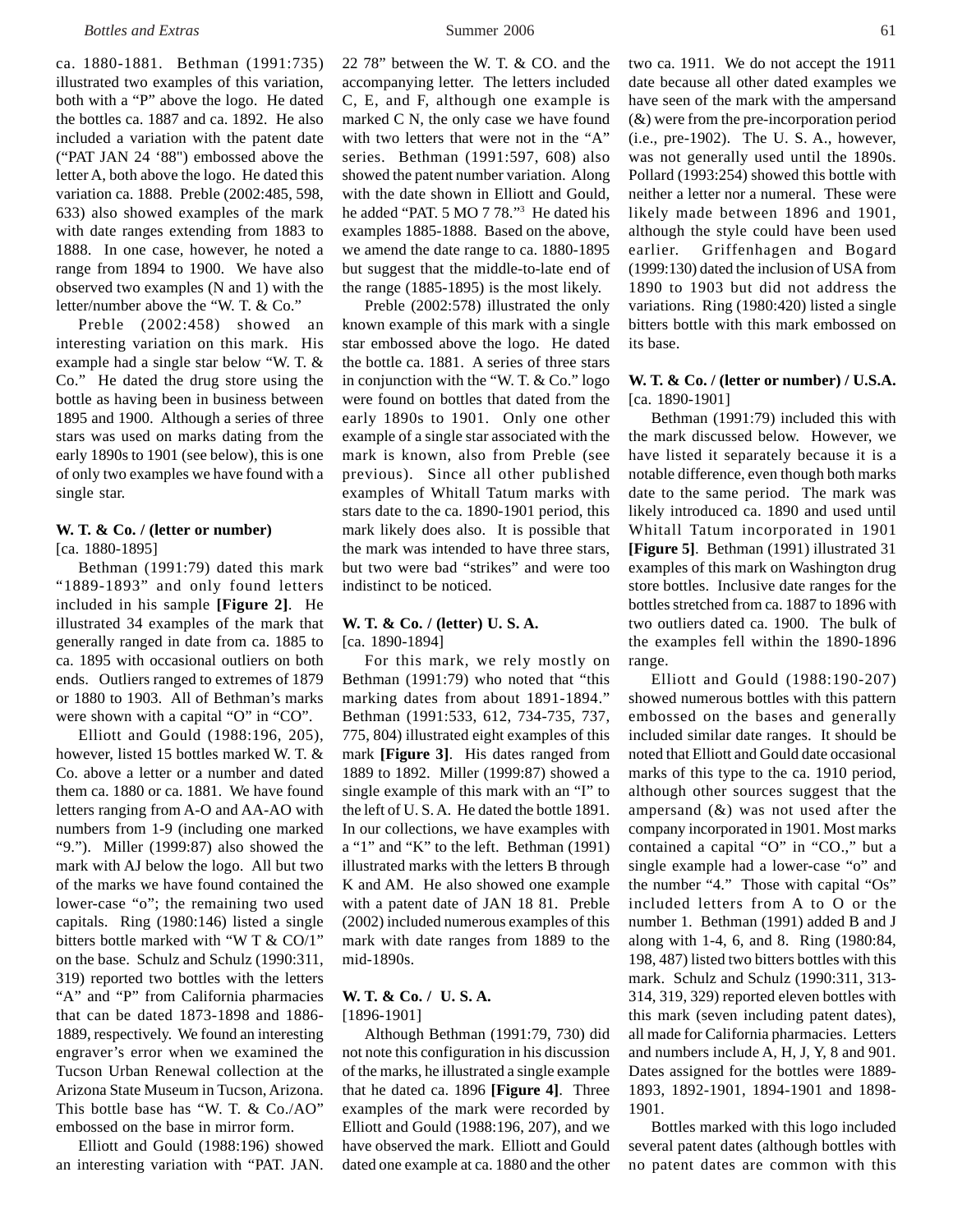pattern): "PAT. JAN. 22 78;" "PAT. FEB. 24, 1891;" "PAT. JAN. 5 1892;" or "PAT. DEC. 11 1894." Patent dates were usually embossed below the "U. S. A.," but Elliott and Gould (1988:196-197) listed four examples with the patent date between the "W. T. & CO." and the single letter. In three of these, the pattern is "(letter) U. S. A.," a format previously unrecorded. In two other examples, the patent date is between "W. T. & CO." and "U. S. A." with a "J" at the very bottom. All of the variations noted in this paragraph carry a patent date of "JAN. 22 78." All of the exceptions are dated between the 1880s to early 1890s [we suggest late 1880s]. It is notable that some bottles used during the late 1880s-1890s carry a patent date for 1878. While patent dates provide an absolute not-used-before date, they may also not be reliable as initial use dates.

# **(letter) / W. T. & Co. / U. S. A.** [1890-1901]

Although Bethman (1991:79, 618, 327) did not list this as a variation, he illustrated two examples with AD and AE above the logo and U. S. A. below it. He dated the bottles 1890-1896. Schulz and Schulz (1990:323-324) report this mark (below "PAT JAN 27 88") on three bottles from a California pharmacy that began operation in 1892 and continued into the 20<sup>th</sup> century. Letters included were "B" and "C."

### **W. T. & Co. / U. S. A. / (letter)** [1889-1890]

This is another subvariation that was unlisted by Bethman (1991:79, 755), although he showed a single example of the mark with "PAT JAN/22 78" between the "U. S. A." and the letter "A." He dated the bottle 1889-1890.

## **\* \* \* / W. T. & Co. / (letter) / U. S. A.** [early 1890s-1901]

Bethman (1991:79) stated, "This base embossing was used from the mid-1890s to 1901. The same embossing exists without the 'stars.'" Bethman (1991:567, 580, 618, 626, 731, 762, 825, 847) illustrated 10 examples of the mark on Washington drug store bottles **[Figure 6]**. All but two of these fell into a date range of 1898-1903. One outlier was dated ca. 1890; the other was 1892-1895. Preble (2002:e.g., 461, 602) noted date ranges from the mid-1890s to 1904 with an outlier range from 1886-1890.

Elliott and Gould (1988:206) listed two

bottles with this mark, both patented January 5, 1892. Pollard (1993:278) also showed the mark but offered no date range. At least one minor variation exists on this theme. Letters under the W. T. & Co. logo in Bethman (1991) include A-D, G, and R. Patent dates illustrated were only "JAN 5 1892" and "DEC. 11 1894." Miller (n.d.:16) added another slight variation, this one with stars, "W. T. & CO./U.S.A." but no capital letter below "W. T. & CO." He dated the bottle 1890s.

# **W. T. & Co. / \* \* \* / (letter) / U. S. A.** [mid-1890s-1901]

Bethman (1991:666) included a single example of this configuration with the letter B. He dated the bottle ca. 1899. Preble (2002:e.g., 629, 687) offered five more illustrations of the mark with date codes ranging from 1895 to 1915. The end date, of course is too late for the W. T. & Co. mark. It should be noted that the date ranges are for individual drug stores and were not intended as ranges for the marks.

### **\* \* \* / (letter or number) / U. S. A.** [early 1890s-1901]

Bethman (1991:79) noted that "a few bottles produced by Whitall Tatum & Co. had this style of base marking, which date (*sic*) to the mid-to-late 1890s." Although he did not include the letter or number in his discussion, he almost certainly meant the mark that included those digits **[Figure 7]**. Elliott and Gould (1988:194) and Pollard (1993:244, 252), however, showed this style along with a patent date of January 5, 1892. The patent date was always below the U. S. A.

Bethman (1991) illustrated 11 examples with four letters: A, B, F, and J. He dated these marks between 1895 and 1902 and showed patent dates of "JAN 5 1892" and "DEC. 11 1894." We found no examples of the mark without letters or numbers in his book. Miller (n.d.:6) showed a single example of this mark with the January 5 patent date. He dated the bottle 1890s or later. Preble (2002:e.g., 676, 713) illustrated numerous examples of this mark. His dates ranged from 1890 to 1907. Preble (2002) also showed a single example with a series of three stars in a row replacing the letter or number above the "U.S.A." He dated the drug store that used the bottle bearing the mark from 1894 to 1901, the approximate date range for other starassociated marks.

**\* \* \* / W. T. & Co. / (letter) U.S.A.** [early 1890s-1901]

Preble (2002:e.g., 694) showed three examples of this mark. He dated the range of two drug stores using the mark at 1891- 1909 and the third at 1905-1909. Since the "W. T. & Co." mark could not have been used after 1901, a reasonable date range is early 1890s-1901. Preble (2002:467) also illustrated two examples of a variation that had the same configuration without the "W. T. & Co." with a date range of 1890-1896.

#### **Logos with Stars to One or Both Sides**

Miller (1999:72) noted a single bottle with the stars embossed vertically to the left of "W. T. & Co./A/U.S.A." The date range for the bottle was 1898-1900. Preble (2002) listed four variations with stars beside the marks, including the configuration illustrated by Miller:

1. "W. T. & Co./(letter)/U.S.A." with three vertical stars to the left – Preble (2002:465,503, 505) listed three examples of this mark. He dated them between 1894 and 1898 with one example dated 1908 to 1909. The latter date range is too late for the mark. This mark should be dated from the mid- to late 1890s.

2. "W. T. & Co./(number)" with "U.S.A." vertically to the left and three stars in a vertical line to the right – Preble (2002:430, 634) showed two examples of this mark with date ranges of 1898-1899 and 1894-1909. We assign the mark a range of late 1890s-1901.

3. "W. T. & Co./(letter)" with three stars in a vertical line to the left and "U.S.A." vertically to the right – Preble (2002:485, 493, 519, 581) illustrated four examples of this mark. The combined date ranges extend from 1894 to 1902 with a single outlier to 1915. Our suggested date range for the mark is mid-1890s-1901.

4. "W. T. & Co./(letter)" with three stars in a vertical line to both the left and right sides. Preble (2002:442) showed only a single example of this mark with a date range of 1900-1906. Since the ampersand was only used until 1901, we assign this mark a date range of ca. 1900-1901. This mark may be an engraver's error, in which case, the logo was probably intended to have "U.S.A." on one side.

#### **W.T.C.**

Ring (1980:338) listed a single bitters bottle with this mark embossed on its base. She identified the bottle as Muller's Genuine Bismark Bitters but offered no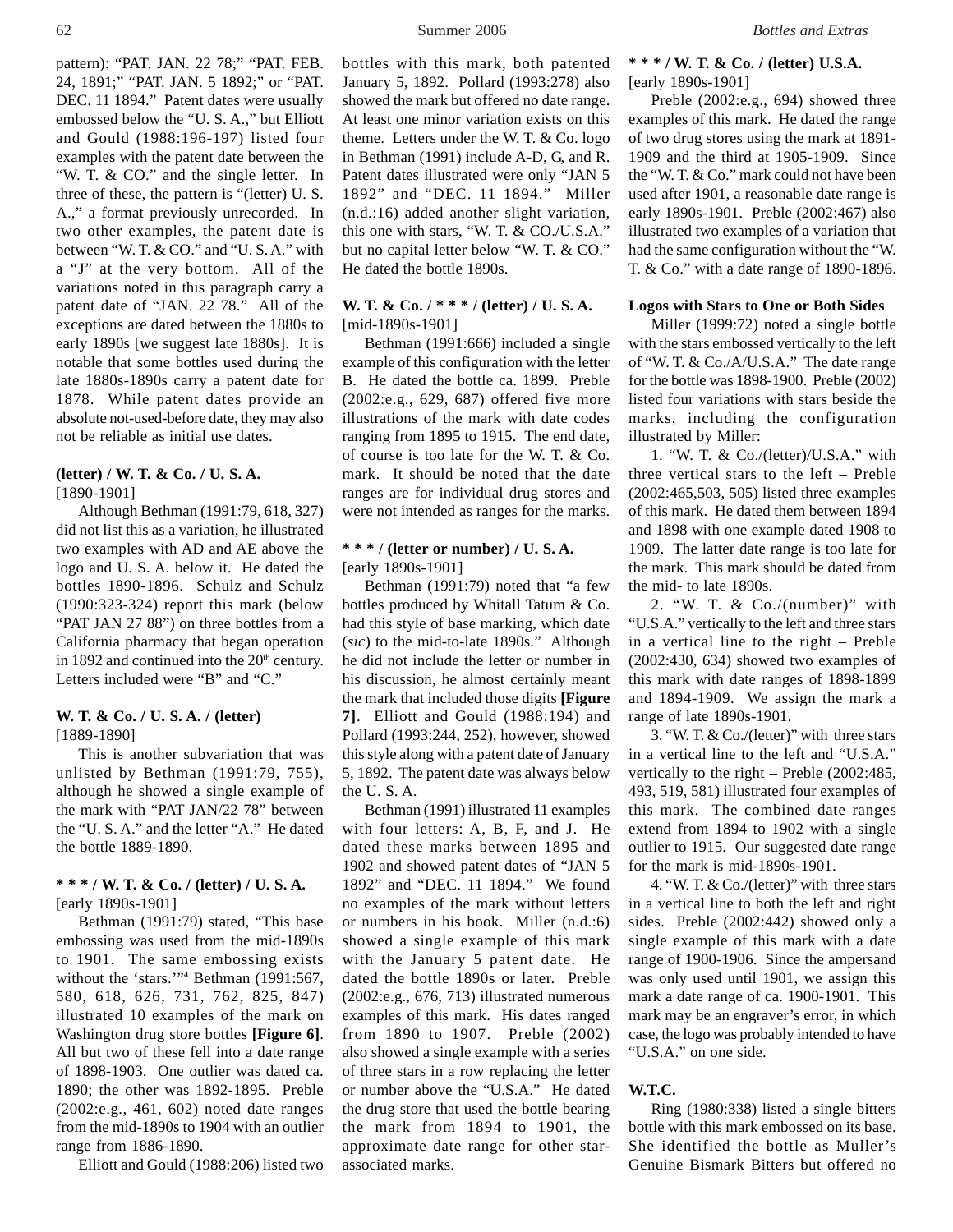other information about it. W.T.C. was either a misreading of the bottle, a typographical error (of which she had many), or the mark of a different company. We have found no other source that mentions such a mark.

# **W. T. Co. / U. S. A.**

[1901-ca. 1905]

This mark appeared in Pollard (1993:243, 255). Because of its similarity to the final W. T. & Co. mark, we have assumed it was the earliest of the new corporations marks. It was probably only used during the first few years, possibly 1901-ca. 1905, although a later use is possible. One example was marked "PAT. JAN. 4, 1898" below the "U. S. A." Pollard (1993:251) also showed a single example with a letter (E) to the left of the "U. S. A."

# **W. T. Co. / (letter or number) / U. S. A.** [1901-ca. 1924]

Although he only noted a letter beneath the company initials, Bethman (1991:79) explained, "After the company was incorporated in 1901, this base marking was used throughout the rest of the operations that produced hand-blown prescription bottles." **[Figure 8]** He provided an end date by saying that "the production of hand-blown prescription ware was discontinued in the 1920s" (Bethman 1991:78). Although Elliott and Gould (1988:198-199) date bottles with this mark to the mid- to late 1890s, we agree with Bethman's post-1901 date. This is the most common mark we have found. The mark was ubiquitous in Bethman's work. Date ranges on illustrated bottles varied from 1904 to 1922 with a single outlier with a 1900 date. It is notable, however, that the number of examples made after 1918 noticeably decreased. Although production dramatically decreased after 1920, the change to machine-made bottles (and a different mark) probably did not occur until ca. 1924, a date confirmed by Griffenhagen and Bogard (1999:40). The accompanying letters could include virtually the entire alphabet (A-X), and double letters up to AJ have been observed. The letters could also be replaced by singledigit numbers (3-8 that we have seen so far). By far the most common in the literature are letters A-C.

This pattern was shown in Pollard (1993:245-246, 250, 253-254, 256-259, 263, 268, 270, 280-282) and was often accompanied by patent dates, including:

"PAT. JAN. 5, 1892;" "PAT. DEC 11, 1894." The patent date was always below the U. S. A. Similar patterns were recorded in Miller (1999:57-58, 60,64-65, 70-72, 74, 78-79, 82, 86, 89, 95, 97, 100, 104-105, 106-107, 112). In addition to the 1892 patent, Bethman (1991) recorded patent dates of "JAN 22 78" and "DEC 11 1894." Ring (1980:84, 338, 487) listed four bitters bottles with this mark on the base.

# **\* \* \* / W. T. Co. / (letter or number) / U. S. A.**

[1901-ca. 1905]

Preble (2002) showed three examples of this mark. The date ranges for drug stores extended from 1892 to 1915. All other known examples of the star-series marks were in conjunction with the "W. T. & Co." logo and were dated between ca. 1891 and 1901. It is likely that these marks were used only during the first few years after the change to the "W. T. Co." logo.

# **W. T. Co / (letter or number)** [1901-ca. 1924]

Pollard (1993:277) recorded this variation, and we, too, have seen a single example. It, too, postdates 1901. This system may have been used in conjunction with the "letter/number" system or may have followed it. Until further evidence is uncovered, this variation must also be dated 1901-ca. 1924.

# **(letter) / W. T. Co.**

[1901-?]

Bethman (1991:735) illustrated a single bottle with this mark. The letter on the example was "P." He dated the bottle ca. 1892, but this is problematical. The ampersand  $(\&)$  was dropped in 1901, so the bottle was either made later than Bethman suggested, or the logo was miscopied.

# **(letter) / U. S. A.**

[ca. 1912-ca. 1915]

Although these marks cannot be positively identified as belonging to Whitall Tatum, they follow a very similar pattern. Miller (1999:67, 97) noted three instances of the mark's use on Arizona pharmacy bottles **[Figure 9]**. The date range for Miller's bottles, 1912-1915, is currently our best estimate for the use of the mark.

# **A Note on the End Date**

The 1924-1925 Whitall Tatum catalog makes it clear that hand-made, plate-mold prescription bottles were still being offered by the plant as of September 1, 1924. Thus, the W. T. Co. mark may have been used on mouth-blown bottles for a few more years. Dating by collectors, however, indicates that few of those bottles were actually being ordered by drug stores. Paper label identification had taken over, and the era of embossed, proprietary drug store bottles was at an end (Whitall Tatum Co. 1924).

# **Design Patents**

Bethman (1991:89-91, 93) reproduced some of the pages from the 1895, 1898, and 1904 Whitall Tatum catalogs. Other patent dates came from the Whitall Tatum 1902 catalog **[Figures 10 - 11]**. Some of the drawings and descriptions include patent dates for specific styles **[Table 2]**.

Many of these (including Millville Rounds, Knickerbocker Ovals, Manhattan Ovals, Seal Ovals, and Penn Ovals) were shown in the 1902 catalog. Many others (including Kinckerbocker Ovals, Manhattan Ovals, Manhattan Ointment Pots, and Bronx Ointment Pots) also appeared in the 1909 Whitall Tatum catalog. The implication is that bottles embossed with patent dates of 1878 and 1888 were being used 15-25 years later, and dates of 1892 and 1894 were still listed fifteen years later. Thus, patent dates, while providing absolute beginning dates may not be even close to reflecting the year of manufacture.

# **Other Markings, Colors, and Other Container Types**

Whitall Tatum made cobalt blue glass bottles from at least 1876 (Pepper 1971:230). According to bottle collectors advertising on eBay (who dug bottles at the Whitall Tatum factory), cobalt blue bottles found at the site contained no markings on the bases. However, at least one cobalt blue bottle was marked "W. T. Co./U. S. A." (eBay). Although Toulouse (1971:544-547) claimed that Whitall Tatum began making "opal [milk] glass" at the Glasstown plant in 1893, Pepper (1971:230) cited the Whitall Tatum catalog from 1876 as including opal in its list of colors. This indicates that the company was making white opaque glass by at least that date. By 1934 (ad in the *Glass Packer*), the company stated, "W.T. bottles come stocked in Crystal Clear Flint, Rich Amber, Light Green, and Emerald Green."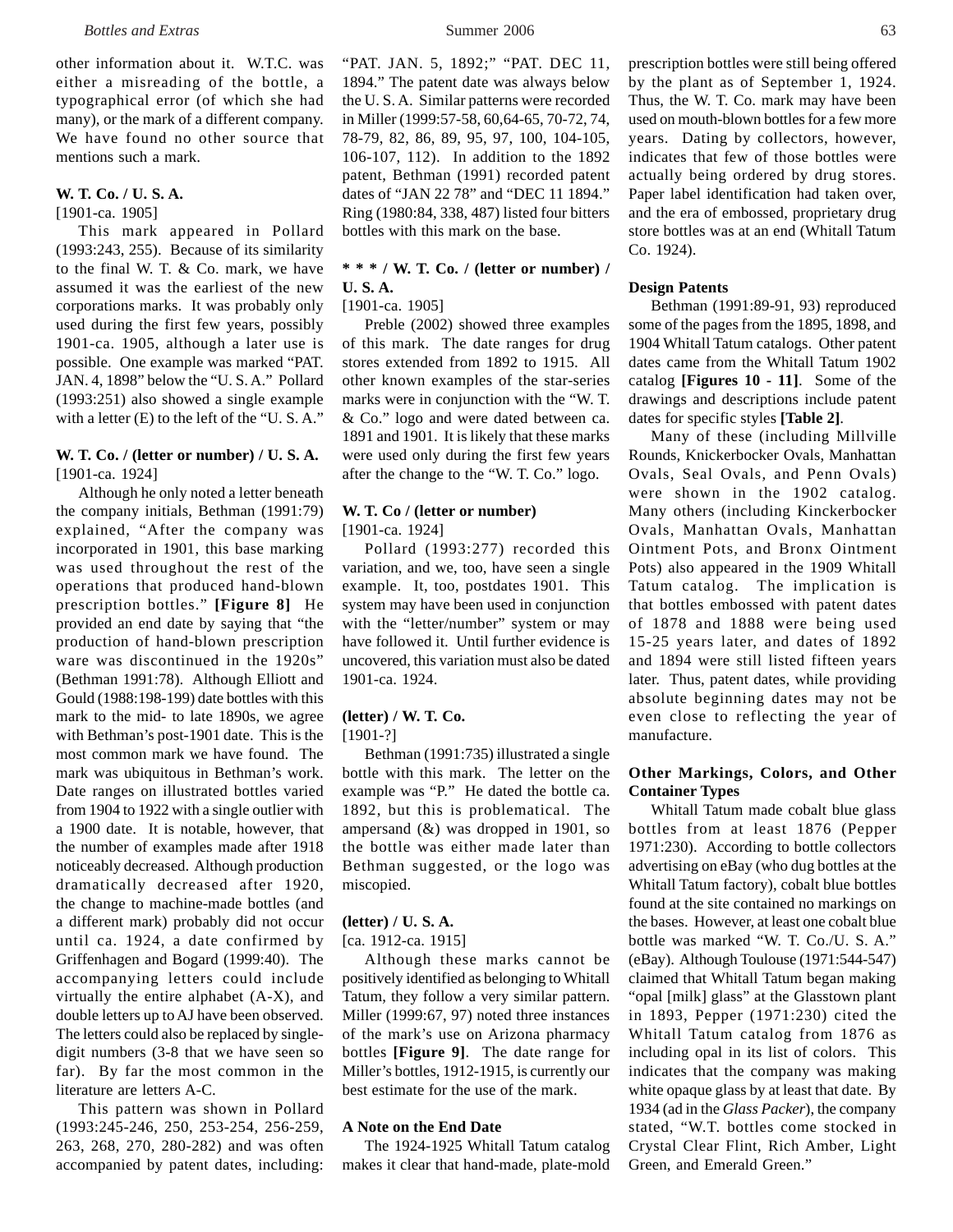

**Figure 14:** Dose Glass Mark – ca. 1890-1901 (Lockhart)

# 64 Summer 2006 *Bottles and Extras*

#### **Other Druggist Ware**

The company expanded its line to include larger bottles for druggists' supplies (known as shop furniture) in 1870. A department for druggists' sundries was opened in 1876, and the company added perfume bottles in 1878 (historical addendum to 1880 catalog). The company began production of glass insulators at the Glasstown plant in 1922 (McDougald & McDougald (1990:133). It is currently unknown whether any of these (except insulators and laboratory glass – discussed below) were marked with a company logo.

An unusual trademark was used by Whitall Tatum for laboratory glassware. The mark, consisting of "NONSOL" above "W.T.Co." in an oval, was registered on September 19, 1916, although it had been used since 1904. Used on "glassware for chemical laboratories, namely, flasks and beaker glasses," the mark was "usually displayed by burning it directly into the goods, although it may be stenciled thereon, printed upon labels to be attached to packages containing the goods, or otherwise displayed." It is highly likely that the trademark was applied to wooden crates, cardboard boxes, and tags that accompanied the glass objects rather than being embossed, etched, or otherwise directly applied to the glass surfaces.

According to collectors, few, if any, perfume bottles were marked with makers' logos. It may have been an unofficial policy of Whitall Tatum as well as others, to leave perfume bottles unmarked, as in the tradition of most 'fancy' glassware, cut glass, and tableware items. From the point of view of most of the earlier glass companies, it seems to have been considered undesirable from an esthetic standpoint to clutter up the "grace" and "beautiful design" of this type of glass with

a mark or lettering on the base. It is also possible that the small size of the bottle played some part in the decision to leave the base unmarked.

Two graduated beakers (offered on eBay) had "WHITALL TATUM CO., PHILA. GUARANTEED ACCURATE. N.Y. CITY APPROVED TYPE III SERIAL A-9" etched into the glass on one side **[Figure 12]**. The absence of the ampersand (&) dates this mark after 1901. A variety of graduated beakers were offered in the 1880 catalog. Although the 1892 catalog listed a large variety of wares, no graduated beakers were listed. Numerous dose glasses were offered in the 1902 catalog (including a goblet-shaped beaker), but graduated beakers were again absent from the listings. At some point, however, beakers must have been offered again in the 20<sup>th</sup> century for this style to have been available. Graduated beakers also did not appear in the 1937 catalog.

A final, different mark is on an etched dose glass. Etched on the side of the glass is COMPLEMENTS/1928/WHITALL TATUM COMPANY **[Figure 13]**. While embossed dose glasses (similar to shot glasses – called medicine glasses in the catalogs) were available in 1880 and 1892, it was not until the 1902 catalog that "engraved" medicine glasses were available. Engraving appears to be what we would now call etching. Whitall Tatum dose glasses are reported by collectors all over the world – as far away as New Zealand.

Occasional pieces were simply marked with the Whitall Tatum name. Apparently, during the  $20<sup>th</sup>$  century, the corporation had figured that free advertising was to its advantage. Although we are unable to positively date some of these, all were made after 1901 (as shown by the lack of the

# **Table 2: Patents Recorded by Whitall Tatum & Co.**

| January 22, 1878                | Millville Round Prescriptions              |
|---------------------------------|--------------------------------------------|
| May 7, 1878                     | Double Philadelphia Ovals                  |
| January 24, 1888                | Seal Ovals                                 |
| April 2, 1889                   | <b>Rounded Square Recessed Ware</b>        |
| January 6, 1892 Manhattan Ovals |                                            |
| June 7, 1892                    | <b>Manhattan Ointment Pots</b>             |
| June 21, 1892                   | <b>Bronx Ointment Pots</b>                 |
| December 11, 1894               | Knickerbocker Ovals                        |
| May 28, 1895                    | Tooth Powder Bottles with Composition Caps |
| January 18, 1898                | Penn Ovals                                 |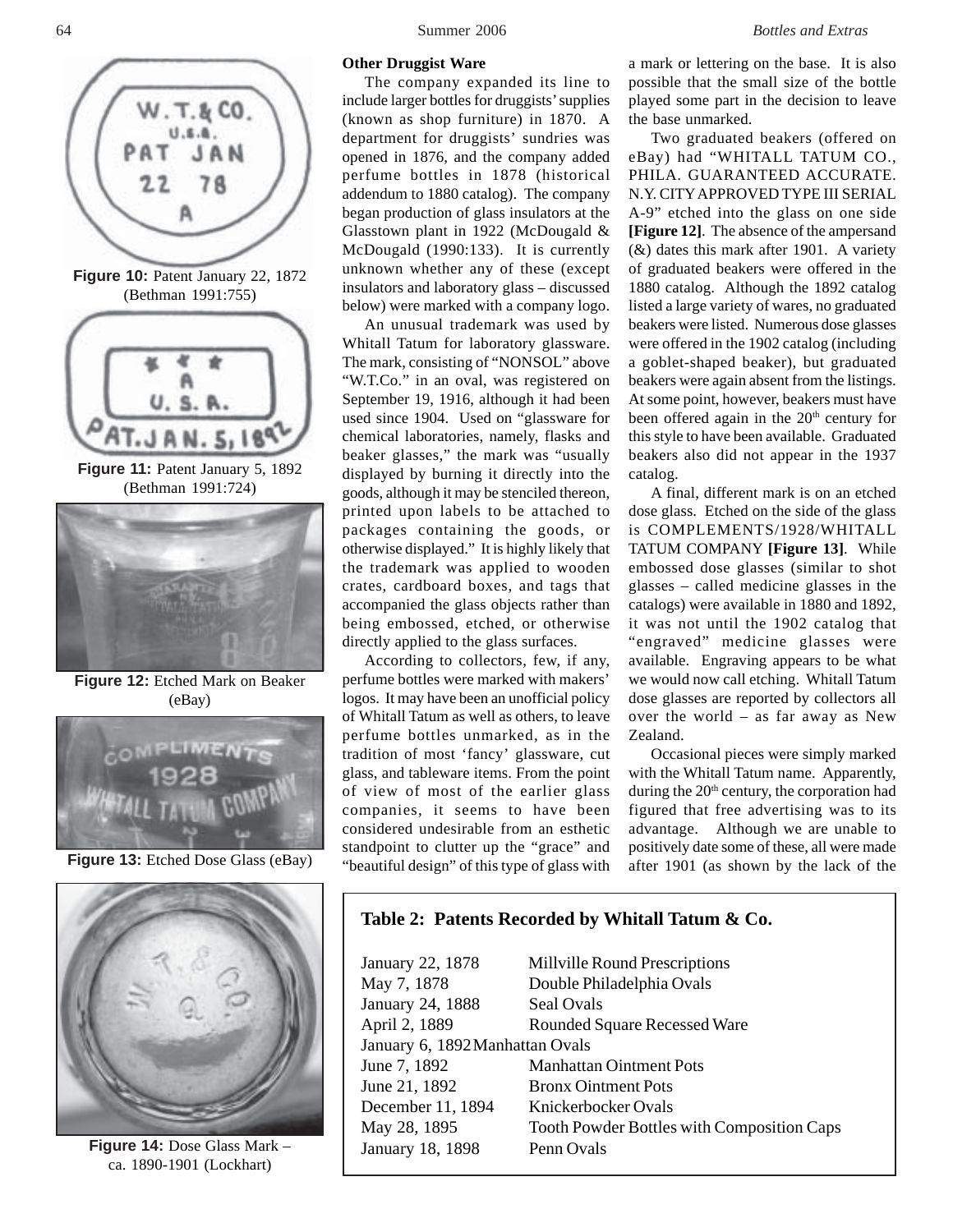ampersand). An eBay seller describing a milk-glass apothecary jar noted that "text on the bottom of the jar forms a circle. The text reads Whitall Tatum Co. Phila & N. Y. At the center of the circle is the letter 'B.'" A similar piece with identical marking on the base was described by McKearin and McKearin (1941:165; plate 62). Numerous eBay apothecary jars have been reported with similar markings. The Philadelphia and New York sales offices are of little help in dating as they were in place by at least 1880 (Whitall Tatum catalog).

# **MANHATTAN OVAL**

[after 1891]

Giarde (1980:136) attributed this mark to Whitall Tatum and dated it "from 1891." He offered no further information except that the mark "may not have been used at all on milk bottles," and it certainly was not. The 1892 catalog called the Manhattan Oval a "new prescription bottle" and claimed that the bottles were "of a new and very handsome design, and are so shaped that no angles are presented, all the corners being rounded. The Moulds are arranged to take the same lettered Plates that are used for French Square Prescriptions and Philadelphia Ovals." Sizes ranged from ½ ounce to 32 ounces. The bottle design was patented on January 5, 1892 (Bethman 1991:88, 91). However, Whitall Tatum claimed the mark had been used since September 1891 (Griffenhagen & Bogard 1999:38). Thus far, we have not actually seen this mark on Whitall Tatum bottles. It is important to note that the "use" of the mark does not necessarily indicate that it was embossed on bottles. This "use" probably indicates that "Manhattan Oval" was used in ads or catalogs.

## **W. T. & Co. / (single or double letter) / U. S. A.**

#### [ca. 1890-1901]

Miller (1999:88) showed a dose glass with this mark and an "AN." Dose glasses with the mark (and letters B, S, Q, AH, AN, and AM) have been offered on eBay **[Figure 14]**. The mark was likely used from about 1890 to 1901, the same time period as similarly-marked prescription bottles.

#### **W. T. Co. / (double letter) / U. S. A.** [1901-at least 1913]

When Whitall Tatum incorporated in 1901, it slightly altered its markings for dose glasses in a similar way to its new markings for prescription bottles **[Figure**

**15]**. All examples from Miller (1999:66, 104, 112) and our collections have double letters from AL to AN. These were used from 1901 to at least 1913.

# **Food, Beer, and Milk Bottles**

Whitall Tatum also made a limited line of food bottles. These included catsup bottles, pickle jars, honey jars, mustard bottles, and maple syrup bottles. Although these may have often been unmarked, Zumwalt (1980:436) showed photos of pickle jar bases marked "W. T. & Co./1", a mark used by the company prior to 1901. Although Zumwalt dates the jars as "circa late 1860's to early 1870's," the mark is similar to that claimed by Bethman (1991:79) as being used from 1886 to 1893. Bethman's mark, however, used a letter instead of a number. It is possible that the company used single-digit numbers to mark food bottles prior to the use of numbers on pharmacy bottles about 1890. Marks found on ware other than pharmacy bottles are consolidated in **Table 3**.

Pepper (1971:421) claimed that Whitall Tatum began beer bottle production in 1927, so some of those bottles should have the W/T in a triangle mark on them. However, this date makes no intuitive sense as it occurs in the middle of Prohibition when beer was legally forbidden in the U.S. She may have misunderstood certain Whitall Tatum ads. For example, an ad in the December 1933 *Glass Packer* (p. 774) illustrated a bottle type that was ubiquitous during the latter Prohibition era and has often been mistaken for beer bottles (Gershman 1990:153; Lockhart 2005:69- 70; Pendergrast 1993:196). The ad calls the style an "amber beverage bottle." Later ads (e.g., p. 471, July 1934, p. 8, January 1938 *Glass Packer*) showed both export-



**Figure 15:** Dose Glass Mark – 1901-ca. 1924 (Lockhart)



**Figure 16:** Household Fruit Jar (Creswick 1995:86)

|                       | One Gross in Original Package.                  |                                                                                       |  |  |  |  |  |  |  |                    |
|-----------------------|-------------------------------------------------|---------------------------------------------------------------------------------------|--|--|--|--|--|--|--|--------------------|
| PHENIX OINTMENT POTS. |                                                 |                                                                                       |  |  |  |  |  |  |  |                    |
|                       |                                                 | PATENTED JAN. I, 1889.                                                                |  |  |  |  |  |  |  |                    |
|                       | No Shouldars. Inside Corners of Bottom Reunded. |                                                                                       |  |  |  |  |  |  |  |                    |
|                       |                                                 | AMBER AND OPAL GLASS.                                                                 |  |  |  |  |  |  |  |                    |
|                       |                                                 |                                                                                       |  |  |  |  |  |  |  |                    |
|                       |                                                 | adhere. This top is impervious to grease, and makes a tight<br>joint with rim of jar. |  |  |  |  |  |  |  |                    |
|                       | No.                                             |                                                                                       |  |  |  |  |  |  |  | 56 60              |
|                       | 1180                                            | omnot a product a series and a series of \$6,00                                       |  |  |  |  |  |  |  | 8 95               |
|                       |                                                 | 681. $\frac{1}{6}$ onney 7 00<br>682. I connect y a v y y + + + + + + + + + + + + 00  |  |  |  |  |  |  |  |                    |
|                       |                                                 | 683, 2 ounce $\cdots$ 11 00                                                           |  |  |  |  |  |  |  | 11.00<br>13:25     |
|                       |                                                 | 684, 3 compete a contract of a contract and 13 00<br>655. 4 cument 16 co              |  |  |  |  |  |  |  | $16 - 50$<br>21.00 |

**Figure 17:** Phenix Ointment Pot (Whitall Tatum 1900 Catalog)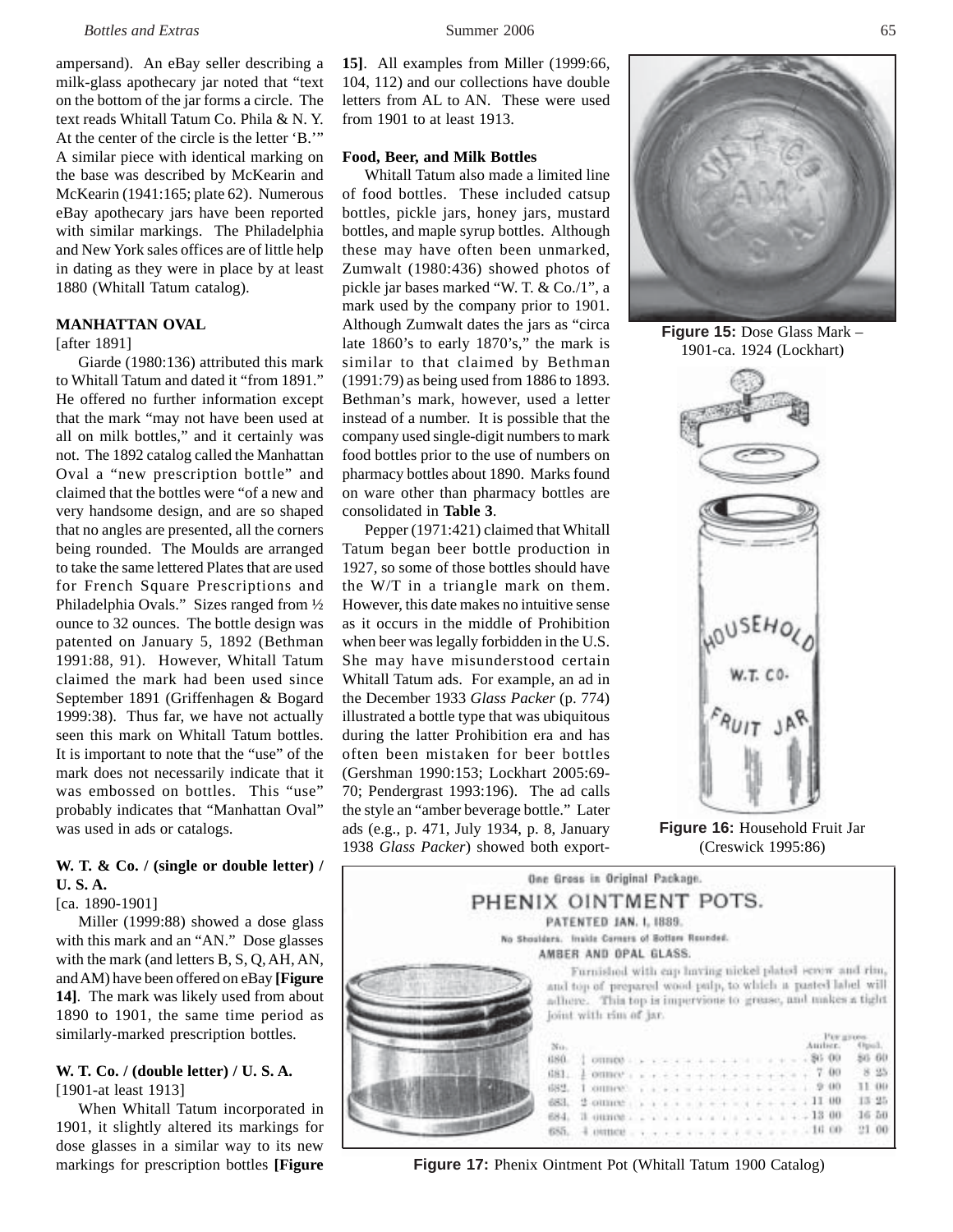style and "Esslinger" beer bottles. These appeared in ads along with the W/T-in-aninverted-triangle mark, although we have not seen any actual examples of beer bottles embossed with the logo.

The Crystal Milk Jar, patented September 11, 1888, was offered in the 1892 catalog. The jar came complete with a glass lid that used tension in a wire arrangement (similar to the lightning stopper) to seal the lid. The jars were available in pint and quart sizes. By 1902, the more modern "common sense" milk bottles were listed, although Whitall Tatum continued calling them "milk jars." The drawings, however, depict the cap seat style of the common sense milk bottle developed by Hervey Thatcher. Milk bottles were obviously not a targeted item – the entire copy read, "All styles and sizes, furnished with Paper Tops or Metal Fittings. Prices on application." Although Giarde  $(1980:136)$  suggested that the W. T. & Co. mark was used to 1924, it is much more likely that W. T. Co. was used from 1901 to 1924, followed by the inverted triangle mark (see below), used until the company sold to Armstrong Cork in 1938 (Griffenhagen & Bogard 1999:40).

#### **Fruit Jars and Other Jars**

Fruit jars were also a part of the company's offering from an early date. Creswick (1995:158) and Roller (1983:380) both showed a grooved-ring wax sealer fruit jar embossed on the front with WHITALL'S PATENT (downward arch)/JUNE 18TH 1861 (upward arch). The accompanying lid was embossed WHITALL'S PATENT

(downward arch)/MILLVILLE NO. 3. (upward arch) on the top. Creswick dated the container "circa 1884 based on a separate patent (#292,386) assigned during that year. Another example was the HOUSEHOLD FRUIT JAR (Creswick 1995:86) embossed with W. T. CO. in the front center, produced ca. 1857-1938 **[Figure 16]**. The W. T. CO. embossing, however, was more likely used during the 1901-1924 period.

According to Caniff (2001:6-8), the 1861 patented jar was embossed on the side with "MILLVILLE ATMOSPHERIC FRUIT JAR." He showed variations of the jar through time, usually with the full name embossed on the front. Some smaller jars were only embossed "MILLVILLE." One style was completely unembossed, and another only had "W. T. & CO. U. S. A." on the base. The last known advertisement for the jars was in 1891. Creswick (1995:226) listed a half-gallon jar embossed "W. T. & CO. 2" on the base. Roller (1983:251-253), apparently unaware of the 1891 ads, also included several of these jars, but dated them to the ca. 1860-1880s period.

Whitall Tatum & Co. also made three other fruit jars, but these were only marked with the company name (plus "PHILADELPHIA NEW YORK") on the glass lids. These included the "museum jars" available from 1879 to as late as 1924 (Caniff 2001:8-9). Another fruit jar had "J. M. WHITALL'S PATENT APRIL 11 1865" embossed on the underside of its glass stopper. The jar, itself, was unmarked. The patent number was 540,890 (Creswick

**Table 3: Chronology for Other Whitall Tatum Marks**

| <b>MARK</b>                                        | <b>BOTTLE TYPE</b>                | <b>DATES</b>         | <b>SOURCE</b>                         |
|----------------------------------------------------|-----------------------------------|----------------------|---------------------------------------|
| W. T. & Co.<br>(number)                            | Pickle Jars                       | 1886-1893            | Zumwalt (1980:436)                    |
| W. T. & Co.<br>(3- or 4-digit number)<br>(letter)  | Jars and<br><b>Ointment Pots</b>  | early 1890s-<br>1901 | <b>Bottle Research Group</b><br>(BRG) |
| W. T. & Co.<br>(single or double letter)<br>U.S.A. | Dose Glasses                      | ca. 1890-<br>1901    | <b>BRG</b>                            |
| W. T. Co.<br>(double letter)<br>U.S.A.             | Dose Glasses                      | 1901-1913*           | Miller (2000)                         |
| W. T. Co.<br>(number)<br>(letter)                  | Jars and<br><b>Ointments Pots</b> | 1901-1924?           | <b>BRG</b><br>WT Catalog, 1902        |

\* All of these that we have seen have threaded finishes.

1995:220-221; Roller 1983:280). Whitall Tatum also made a variety of other fruit jars (see Creswick 1995:158-159) and other jars including pickle jars and ointment pots.

#### **W. T. & Co. / (number)**

[late 1870s-ca. 1890]

As discussed above, this mark is found on pickle jars from Whitall Tatum and may grace other food jars made by the company. It may have been used as early as the late 1870s until about 1890. Pickle jars and other food containers were offered in the 1880 catalog.

# **W. T. & Co. / (3- or 4-digit number) / (letter)**

[ca. mid-1890s-1901]

We discovered this variation on a Phenix<sup>5</sup> Ointment Pot marked "W. T. & Co./681/D/PAT JAN 1 1889." The marks included patent dates (below the other markings) of "JAN 1 1889" on an amber jar and "APR 15 1890" on a jar made of opal or milk glass. Both of these are salve jars with non-continuous-thread finishes. In both cases, the mold line continues to the top of the finish, indicating a machinemade jar. The numerals indicate catalog numbers. Whitall Tatum's 1880 catalog (pp. 25, 68) only shows jars with fitted lids – none with continuous thread finishes. Unfortunately, the 1890 and 1892 catalogs were limited in scope and did not show short jars, such as the one described above. However, specimen jars had no threaded lids, and the only fruit jars listed were "for corks." Glycerine Jelly jars were the only items listed with continuous thread finishes and "nickel-plated screw caps" (Whitall Tatum catalog 1892). By 1896, however, Phenix ointment pots (with the patent date "JAN 1 1889"), Millville ointment pots, and Manhattan ointment pots were offered (Whitall Tatum catalog 1896). These jars and ointment pots, therefore, probably became available from Whitall Tatum sometime between 1892 and 1896. Opal or milk glass jars could have been made at least as early as 1876 [Figure 17].

Jars of this type were made by press molding, a technique used as early as the late  $17<sup>th</sup>$  century. In this technique, glass is dropped into a mold, and a plunger is depressed into the center to force the glass to conform to the molded sides. The plunger is withdrawn, and the two (or more) part mold is opened to remove the final product. In this technique, the inside of the container does not conform to the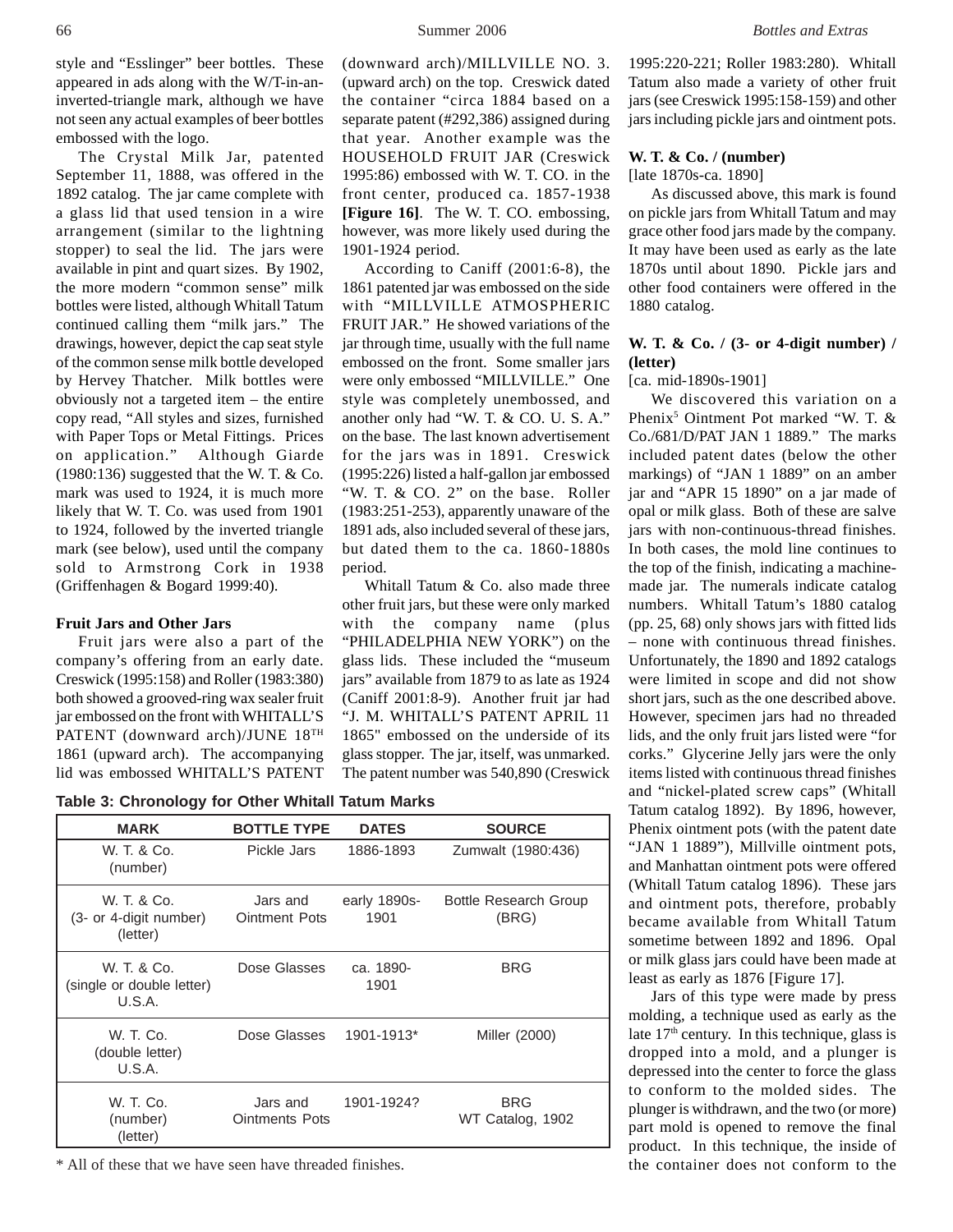outside (unlike blown bottles). External mold lines often resemble those of machinemade bottles, even in hand-pressed products (Jones & Sullivan 1989:33-35). The process, of course, advanced from hand pressing to semiautomatic to fully automatic machines, although we have not found a specific chronology for this. Presumably, it follows the same broad dates as other machine development. Although neither Toulouse, the historical section of the 1880 catalog, nor Bethman address pressed-glass machines in connection with Whitall Tatum, empirical evidence shows that the technique was used to form this type of jar.

In 1905, Whitall Tatum used five semiautomatic machines "making Mellon's (*sic*) food, Horlick's malted milks, Eskays, Wanamaker's candy jars and morphines" (Anonymous 1912:1). This supports the Toulouse (1971:544-547) assertion that Whitall Tautum developed an automatic machine for wide-mouth bottles by 1904.

# **W. T. & Co. / (3- or 4-digit number) / (letter) U. S. A.**

[ca. mid-1890s-1901]

Elliott and Gould (1988:192) showed a single example of a Hawaiian bottle that was embossed 1020/A. The authors dated the bottle "late 1890's or early 1900's." Bottle No. 1020 in the 1902 *Drug, Perfume & Chemical Bottles* catalog from Whitall Tatum is a two-ounce tooth wash bottle that sold for \$6.25 per gross. The drawing in the catalog exactly matches the photo in Elliott and Gould. It is safe to say at this point that three- or four-digit numbers embossed on Whitall Tatum bases are catalog numbers.

Bethman (1991:680) illustrated three tooth powder bottles with this type of mark. The central number was 902, and he dated the bottles 1898-1903 **[Figure 18]**. The bottle is shown in the *Drug, Perfume & Chemical Bottles* 1902 catalog put out by Whitall Tatum. The bottle was described in two variations, both twoounce. One had an "Acorn Cap," the other an "L. 4 Slip Cap" (although the meaning of the designation is currently unknown). Two other tooth powder bottles with threedigit numbers (453, 491) and the same pattern of logo have been offered on eBay. Again, both matched the shape shown in the catalog. No. 453 is 2 ¼ ounces; No. 491 is  $6\frac{1}{2}$  ounces. They are otherwise identical.

### **W. T. Co / (number) / (letter)** [post-1901]

We have also noted this variation on an amber base that cannot as yet be identified. It postdates 1901 and was probably used until the next change of logo in 1924 (Griffenhagen & Bogard 1999:40). This is the only case we have found where a multi-digit number (600) on a base does *not* match up with the corresponding number in the 1902 catalog. Number 600 in the catalog is a sulfuric acid reagent bottle. The rounded base we observed does not match the squared-corner reagent base shown in the catalog. The base, however, matches the Bronx ointment pots, made of amber glass, in the 1937 Whitall Tatum catalog. The ½-ounce size is number 700.

## **Later Whitall Tatum Marks**

#### **W/T in an inverted triangle** [ca. 1922-1969]

Toulouse (1971:544) dated this mark "1935 to 1938" and included a WT monogram in an inverted triangle with the same date range. The date of final change is just prior to the sale to Armstrong Cork Co. According to McDougald & McDougald (1990:134), the W/T variation was used on insulators between 1924 and 1938. In support of the earlier date, the first triangle marks begin to appear in Whitall Tatum advertisements in 1925. That is ten years earlier than Toulouse has the mark on bottles, indicating yet another probable Toulouse typo. Giarde (1980:136) dated both marks at 1924 to 1938 but admitted that the time period was unsure. Griffenhagen and Bogard (1999:40) placed the W/T mark firmly in the 1924-1938 period.

The 1924-1925 Whitall Tatum catalog makes it clear that non-plate mold, pharmacy or medicine bottles were being made by machine and sold in large quantity lots by September 1, 1924 (the publication date). This suggests that the conversion to machine manufacture began by at least 1924. However, the catalog also offered many varieties of "hand made ware" in plate-mold prescription bottles. While the catalog did not specifically show marks, the presence of machine-made bottles suggests a use of the Triangle-W/T mark by 1924 (Whitall Tatum Co. 1924).

In support for the transition date, a January 1924 ad in the *American Druggist* is the last ad for a "Lettered Prescription Bottle" we have found. The ad noted that





**Figure 18:** Marks on Tooth Powder Bottles (Bethman 1991:680)



**Figure 19:** Whitall Tatum Mark – ca. 1924-1969 (Whitall Tatum 1938)



(Whitall Tatum 1938)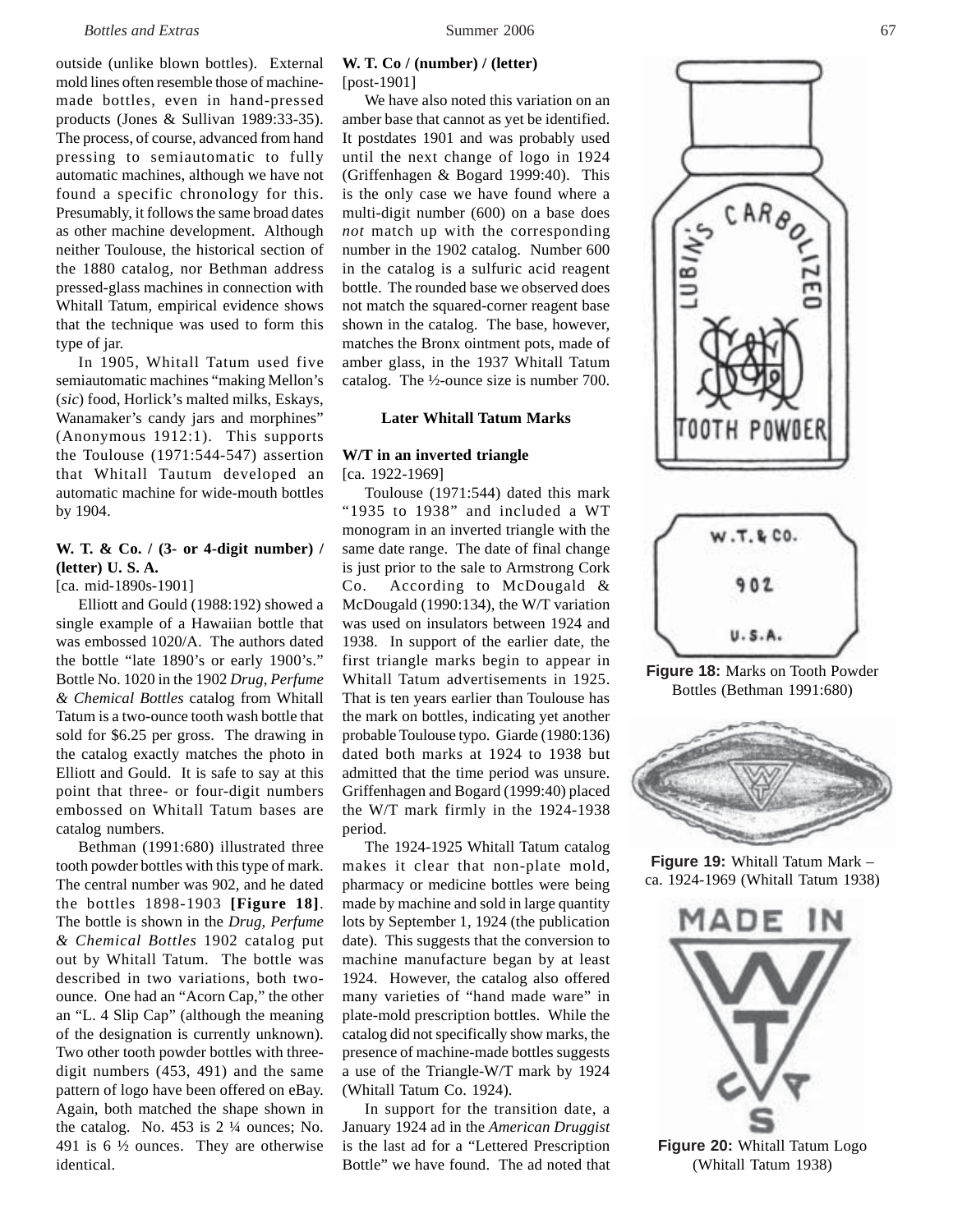the bottles were used by "druggists who appreciate a distinctive message to their patrons." Based on the decreasing frequency of accounts about plate mold pharmacy bottles in collectors' literature (see e.g., Bethman 1991 or Elliott & Gould 1988), druggists who wanted the "distinctive message" embossed on bottles had been progressively declining since ca. 1908. Ads from 1925 use phrases such as "machine made" or "full automatic machine process," suggesting that hand manufacture had completely ceased by that time. A 1925 article (Anonymous 1925:35) noted that "the automatic machine has ousted the men."

Pepper (1971:244) erroneously set the inverted triangle marks as beginning in 1902. The W/T mark is shown extensively in the 1937 Whitall Tatum Glassware Price List **[Figures 19 - 20]**. The company went as far as to brag, "When you find [the W/T in an inverted triangle] on the bottom of a glass container you recognize the symbol of highest quality" (Whitall Tatum & Co. 1937:4). Although Pepper (1971:244) did not specify exactly when, she stated that date codes accompanied by mold numbers appeared "in the  $20<sup>th</sup>$  century" (1971:244). Likely, the use of date codes began sometime during the 1924-1938 period, although the exact date is currently unknown.

Scholes (1941:129) showed both the W/T inverted triangle mark and Circle A as used by Armstrong Cork Co. in 1941. Berge (1980:83) illustrated a chart from Owens-Illinois showing glass marks used in 1964. The chart showed both the W/T in an inverted triangle mark and the Circle A mark (see below) as being used in that year (1964). The McDougalds also noted that "eight years passed before the venerable Whitall Tatum name began to be replaced by Armstrong embossings" on insulators (1990:138). This body of evidence suggests that the W/T invertedtriangle mark was used in conjunction with the Circle A mark during the entire tenure of Armstrong Cork (1938-1969) which extends the entire use of the triangle mark from ca. 1924 to 1969.

However, bottles shown in Colcleaser (1965; 1966) show the W/T-in-an-invertedtriangle marks accompanied with numbers and, in one case, a letter: A, 22, 25, 26, 31. If our dating is correct, these marks were not used until 1924. The last three numbers fit perfectly into the scheme for date codes. However, the "22" would

be two years too early – unless we are incorrect by two years – or Colcleaser miscopied the mark. The "A," of course, is a mystery.

Jones (1965:[22]; 1966:18) only showed the W-over-T variation of the invertedtriangle mark (but no monogram mark) as did Colcleaser. At this point, we have seen well over 100 of the W-over-T variation but not a single example of the WT monogram in an inverted triangle as shown by Toulouse. The monogram mark is likely bogus. It should be noted that Toulouse (1971) received information from a large number of bottle collectors (probably the May Jones network) and sometimes reported non-existent marks either because of misinterpreting a description (the likely cause in this case) or because the collector misread the mark on the bottle.

Thus far, we have found no machinemade Whitall Tatum bottles with marks earlier than the inverted triangle form. This suggests that prescription bottles were all mouth blown until about 1924. The inverted triangle marks also could have been used slightly earlier on machine-made glass bottles (as the "22" code on one bottle suggests). There may also have been a slight overlap (apparently at least two years) between the use of the W. T. Co. and inverted triangle marks.

#### **Acknowledgments**

We would like to thank George L. Miller for providing us with a photocopy of the 1937 Whitall Tatum Glassware Price List and numerous eBay sellers for unintentionally providing large amounts of empirical data. The Bottle Research Group (BRG) began on March 6, 2003, when Bill Lindsey e-mailed Bill Lockhart to discuss bottles. Carol Serr joined in the discussions on August 8, 2003, and the group became formalized when David Whitten became involved on March 19 of the same year. David withdrew from the group in August 2005 but continues to contribute information. Pete Schulz, the most recent member, joined us on October 21, 2005.

#### **References:**

Anonymous

1896 "A Quaker Firm's Rules." Friends' Intelligencer October 10, 1896: 687.

Anonymous

1912 "Changes Wrought in 7 Years." *National Glass Budget* November 30.

Anonymous

1913 "The Present Status of the Glass Bottle and Hollow Ware Industries in the United States." *Journal of Industrial and Engineering Chemistry* 5(11):951954.

Anonymous

1925 "Passing Years Bring Changes at Old Millville, N. J., Factory." Glass Worker 44(27):34-35.

Berge, Dale L.

1980 *Simpson Springs Station: Historical Archaeology in Western Utah*. Cultural Resource Series No. 6. Bureau of Land Management, Utah.

Bethman, David

1991 *The Pioneer Drug Store: A History of Washington State Drug Stores and Their Bottles*. Privately printed, n. p.

Cannif, Tom

2001 "Fruit Jar Rambles." *Antique Bottle & Glass Collector* 17(9):6-9.

Colcleaser, Donald E. 1965 *Bottles of Bygone Days*. Privately Published, Napa, Cal.

1966 *Bottles of Bygone Days, Part II*. Privately Published, Vallejo, Cal.

Creswick, Alice

1987 *The Fruit Jar Works, Volume II, Listing Jars Made Circa 1900 to Modern*. Privately printed, Grand Rapids, Michigan.

1995 *The Fruit Jar Works, Vol. I, Listing Jars Made Circa 1820 to 1920's*. Douglas M. Leybourne, N. Muskegon, Michigan.

Depew, Chauncey M. 1895 One Hundred Years of American Commerce. D.O. Haynes & Co., New York.

Elliott, Rex. R. and Stephen C. Gould 1988 *Hawaiian Bottles of Long Ago*. Hawaiian Service, Inc., Honolulu, Hawaii.

Gershman, Michael

1990 *Getting It Right the Second Time: How American Ingenuity Transformed Forty-Nine Marketing Failures into Some of Our Most Successful Products*. Addison-Wesley, Reading, Massachusetts.

Giarde, Jeffery L.

1980 *Glass Milk Bottles: Their Makers and Marks*. Time Travelers Press, Bryn Mawr, California.

Griffinhagen, George and Mary Bogard 1999 *History of Drug Containers and Their Labels*. American Institute of the History of Pharmacy, Madison, Wisconsin.

Horner, Roy

1985 *Tempo, the Glass Folks of South Jersey*. Privately printed. Revision of the 1969 edition. [includes a reprint of the 1883 Cushing and Sheppard history of the Whitall